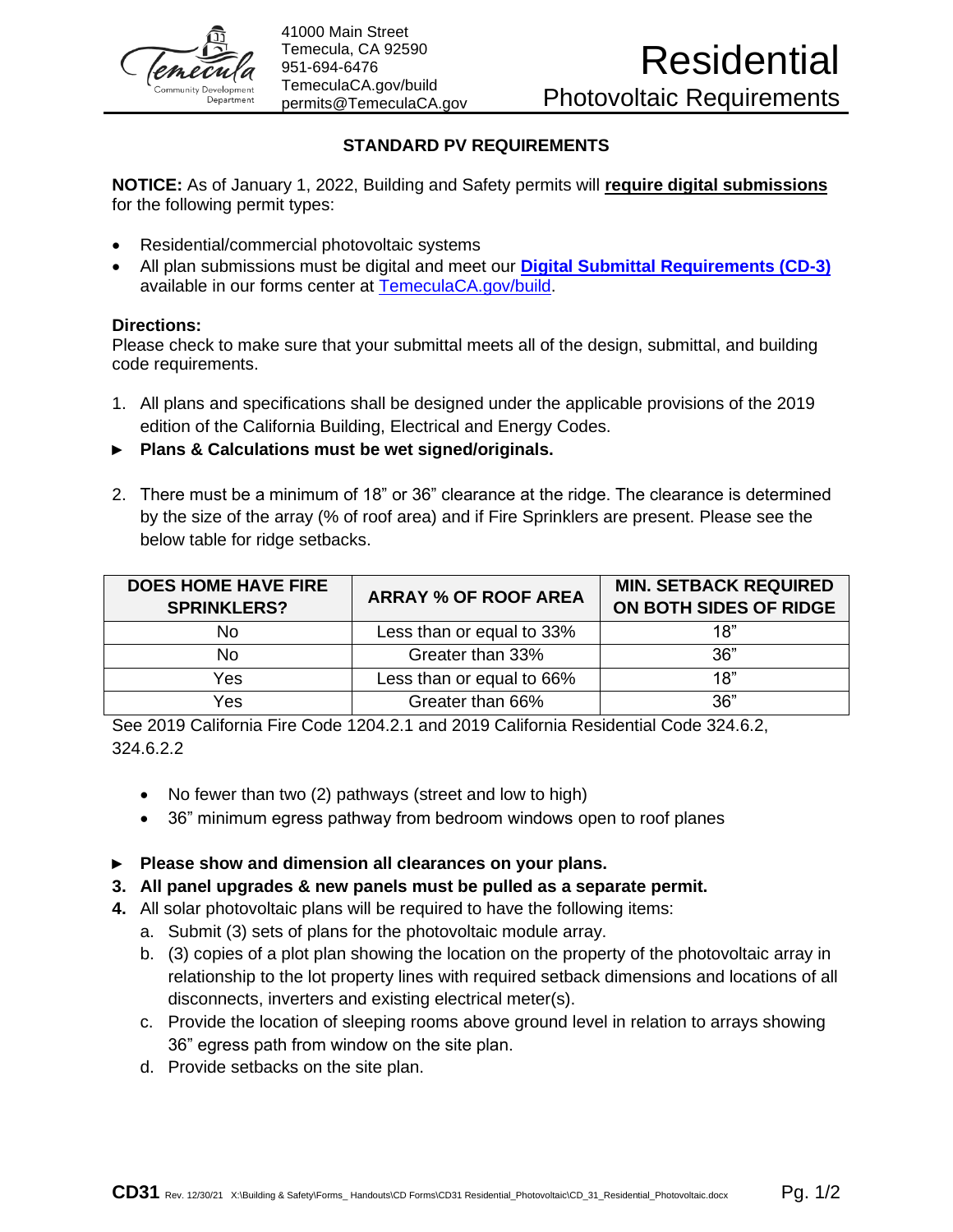

- e. Provide location on the site plan of RSS (Rapid Shutdown System) device initiator (must be outside and accessible near the main service panel) (2019 CEC 690.13.C) and comply with CEC 690.4 (A) as amended per City of Temecula Municipal Code 15.04.040(F).
- f. Provide labels and signage per 690.56, 690.13, and 705.10.
- g. **(2) copies of structural engineering calculations showing the panel loads imposed on the roof.**
- h. Provide plans and specifications for the photovoltaic modules, panels, arrays and framing supports.
- i. Specify conduit size, location (inside and outside of the building) and wire sizes.
- j. Details for roof-mounted solar panel support and attachment, or for ground-mounted solar panel supporting structure and attachment. Specify roof dead load and wind uplift values.
- k. For a roof-mounted array, please provide:
	- i. Provide the array per square foot weight
	- ii. Provide the per square foot dead load of the existing roof (roof covering material  $+$ underlayment + sheathing weight). Total dead load, existing per square foot roof dead load plus per square foot array weight, in excess of ten (10) pounds per square foot requires a structural analysis to be included with plan submittal.
	- iii. Show the array supports, the roof penetrations and the connection to the roofframing members.
	- iv. Identify the method of flashing and sealing of the roof penetrations.
- l. An electrical one-line diagram showing the number of photovoltaic panels with voltage and kilowatt output ratings, the size of the main electrical panel bussing in amperes, and the size of the photovoltaic circuit breaker in amperes.
- m. Must comply with TMC. Chap 15.04 Sec 15.04.040 (F)
- n. Show the locations of the main building electrical disconnect as requires by NEC Articles 690.14.
- o. Show and specify the building directory signage required by NEC Article 225.37 and 690.56.
- p. Provide calculations that verify the sum of the ratings of the over current devices supplying power to the bus bar/ conductor so that the panel rating does not exceed 120 percent. Where the panel boards are connected in a series the rating of the first over current device shall be used in the calculations. NEC Article 705.12(B).2
	- q. Provide the manufacturer's information brochures for the inverter, the photovoltaic modules and mounting system.
- r. **Please provide Disconnecting Means that meets the City of Temecula Ordinance-***The current carrying conductors of all sources of energy\* shall be designed to deenergize, and remain de-energized, from their respective source of energy generation when the utility-supplied service's main breaker is opened (set to the "off" position) on the electrical system being energized by the aforementioned sources of energy.*